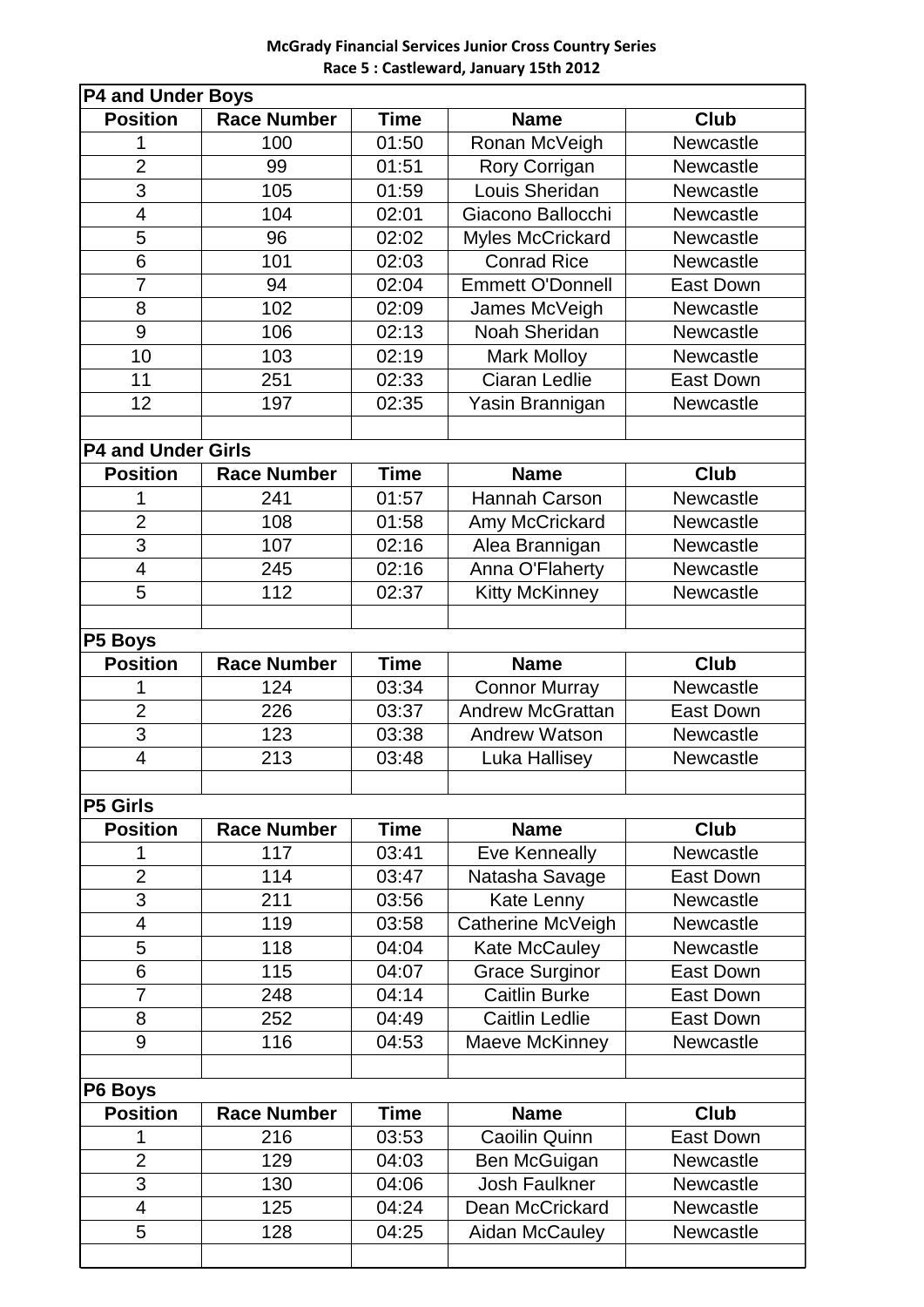## **McGrady Financial Services Junior Cross Country Series Race 5 : Castleward, January 15th 2012**

| P6 Girls                 |                    |             |                          |                  |  |  |  |
|--------------------------|--------------------|-------------|--------------------------|------------------|--|--|--|
| <b>Position</b>          | <b>Race Number</b> | <b>Time</b> | <b>Name</b>              | <b>Club</b>      |  |  |  |
| 1                        | 131                | 04:20       | oimhe Grace O'Donn       | <b>East Down</b> |  |  |  |
| $\overline{2}$           | 249                | 04:21       | <b>Chloe Gallowy</b>     | <b>East Down</b> |  |  |  |
| 3                        | 132                | 04:23       | Eabha Campbell           | <b>Newcastle</b> |  |  |  |
| $\overline{\mathcal{A}}$ | 139                | 04:33       | <b>Kaira Cairns</b>      | Newcastle        |  |  |  |
| 5                        | 135                | 04:50       | Molly McAlinden          | Newcastle        |  |  |  |
| 6                        | 138                | 04:51       | Lidia Ballocchi          | Newcastle        |  |  |  |
| $\overline{7}$           | 137                | 05:12       | Aine Rice                | Newcastle        |  |  |  |
| 8                        | 223                | 05:21       | Clara Rogan              | Newcastle        |  |  |  |
| 9                        | 253                | 05:26       | <b>Niamh Ledlie</b>      | <b>East Down</b> |  |  |  |
| 10                       | 237                | 05:54       | <b>Tia Branniff</b>      | <b>East Down</b> |  |  |  |
| 11                       | 250                | 05:57       | <b>Molly Enright</b>     | <b>East Down</b> |  |  |  |
|                          |                    |             |                          |                  |  |  |  |
| P7 Boys                  |                    |             |                          |                  |  |  |  |
| <b>Position</b>          | <b>Race Number</b> | <b>Time</b> | <b>Name</b>              | <b>Club</b>      |  |  |  |
| 1                        | 205                | 03:44       | <b>Tim Prenter</b>       | <b>East Down</b> |  |  |  |
| $\overline{2}$           | 142                | 03:52       | <b>Caolan Hawkins</b>    | Newcastle        |  |  |  |
| $\overline{3}$           | 145                | 03:55       | Gabriel Corrigan         | Newcastle        |  |  |  |
| $\overline{\mathbf{4}}$  | 232                | 04:01       | Owen Edwards             | <b>East Down</b> |  |  |  |
| 5                        | 227                | 04:07       | <b>Matthew McGrattan</b> | <b>East Down</b> |  |  |  |
| $6\phantom{1}6$          | 141                | 04:14       | Johnny Erskine           | <b>East Down</b> |  |  |  |
| $\overline{7}$           | 200                | 04:31       | Fionn McKibben           | Newcastle        |  |  |  |
|                          |                    |             |                          |                  |  |  |  |
| <b>P7 Girls</b>          |                    |             |                          |                  |  |  |  |
| <b>Position</b>          | <b>Race Number</b> | <b>Time</b> | <b>Name</b>              | <b>Club</b>      |  |  |  |
| 1                        | 147                | 03:58       | <b>Sarah Dougherty</b>   | Newcastle        |  |  |  |
| $\overline{2}$           | 151                | 04:24       | Michaela Quinn           | Newcastle        |  |  |  |
| $\overline{3}$           | 152                | 04:30       | Marie Claire McVeigh     | Newcastle        |  |  |  |
|                          |                    |             |                          |                  |  |  |  |
| 4                        | 153                | 04:32       | Laura Molloy             | Newcastle        |  |  |  |
| 5                        | 149                | 04:39       | <b>Lucy Kenneally</b>    | Newcastle        |  |  |  |
| 6                        | 154                | 04:55       | Rioghnach McGuigan       | Newcastle        |  |  |  |
| $\overline{7}$           | 150                | 05:04       | Marie Therese Walsh      | Newcastle        |  |  |  |
|                          |                    |             |                          |                  |  |  |  |
| Year 8 Boys              |                    |             |                          |                  |  |  |  |
| <b>Position</b>          | <b>Race Number</b> | <b>Time</b> | <b>Name</b>              | Club             |  |  |  |
| 1                        | 201                | 04:52       | <b>Matthew Carrick</b>   | <b>East Down</b> |  |  |  |
| $\overline{2}$           | 167                | 05:12       | <b>Ross McCrickard</b>   | Newcastle        |  |  |  |
| 3                        | 203                | 05:15       | Daniel Atkinson          | <b>East Down</b> |  |  |  |
| 4                        | 212                | 05:31       | Jack Lenny               | Newcastle        |  |  |  |
|                          |                    |             |                          |                  |  |  |  |
|                          |                    |             |                          |                  |  |  |  |
|                          |                    |             |                          |                  |  |  |  |
|                          |                    |             |                          |                  |  |  |  |
|                          |                    |             |                          |                  |  |  |  |
|                          |                    |             |                          |                  |  |  |  |
|                          |                    |             |                          |                  |  |  |  |
|                          |                    |             |                          |                  |  |  |  |
|                          |                    |             |                          |                  |  |  |  |